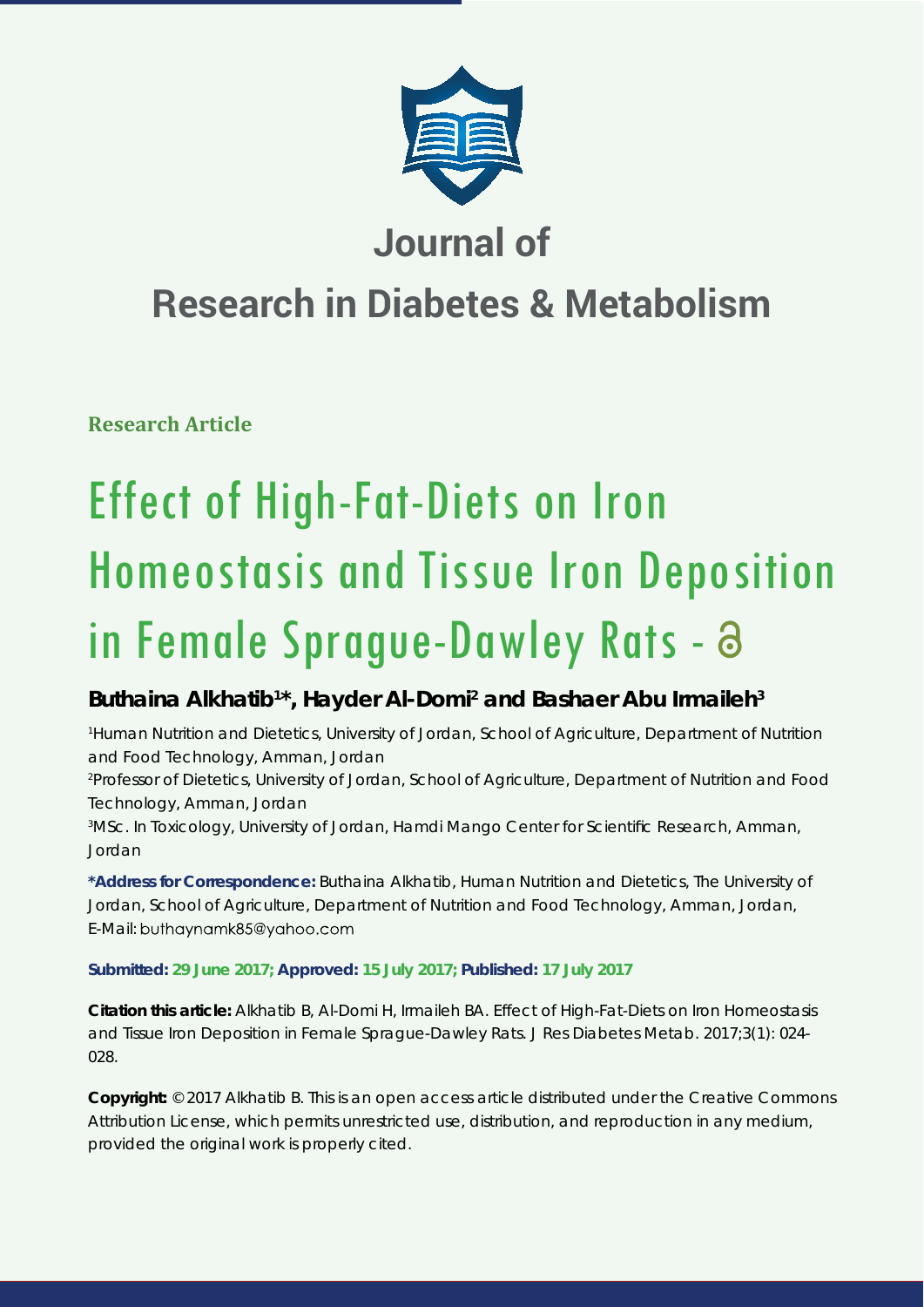# **ABSTRACT**

**Background**: Obesity has been associated with anemia of chronic disease and it may also promote iron deficiency causing dysmetabolic iron overload.

**Objective**: The aim of this study was to examine iron homeostasis on serum and tissue after feeding rats with various high-fat-diets for 6 and 10 weeks.

**Methods**: Eight weeks Sprague - Dawley female rats were randomly divided into three main dietary groups: Group (1): rats were fed the High Saturated Fat Diet Group (HSFD; n = 12), group (2): rats were fed the High Monounsaturated Fat Diet Group (HMUSFD; n = 12) and group (3): rats were fed Normal Fat Diet Group (NFD) (n = 12) for 6 and 10 weeks. Blood samples were collected; liver and Retroperitoneal Adipose Tissues (RPAT) was removed. Serum iron parameters and the total iron quantification in tissue were measured.

Results: Findings after 6 weeks demonstrated that no significant elevation in all tested iron parameters in serum and tissue in HFDs fed groups as compared to NFD controls. On the other hand, feeding rats with different HFDs for 10 weeks leading to increase serum ferritin significantly as compared to NFD, and liver iron content was increased significantly in rats that were fed HSFD and NFD (178.16 ± 7.78, 168.67 ± 5.42 ng/ mg, respectively) as compared to HMUFD (123.78 ± 6.57ng/ mg)(*p* ˂ 0.05).

**Conclusion**: The effect of the high-fat-diets on iron homeostasis is time dependent. However, the type of dietary fat that introduce will affect tissue iron deposition.

**Keywords:** High-fat-diets; Iron homeostasis; Tissue iron deposition

# **INTRODUCTION**

Iron is not only an essential element for growth and survival, but also is a fundamental cofactor for several enzymes involved in oxidation–reduction reactions due to its ability to exist in two ionic forms: ferrous (Fe<sup>+2</sup>) and ferric (Fe<sup>+3</sup>) iron [1]. Obesity is a serious global health challenge with the pandemic proportion that results in a significant mortalities and morbidities [2]. It expands the white adipose tissue mass accompanied by adipose tissue remodeling and macrophages infiltration and inflammation [3].

Adipose tissue produces many cytokines and adipokines such as IL-6, interleukin-1β, interleukin-8, TNF-α, leptin, adiponectin, resistin, lipocalin-2, C-reactive protein (CRP), monocyte chemoattractant protein 1, complement components, plasminogen activator inhibitor-1 [4]. Moreover, adipose tissue of obese individuals expresses up regulation of pro-inflammatory cytokines and down-regulation of anti-inflammatory cytokines [5]; thus, leading to macrophages infiltration, ectopic fat accumulation, hypoxia and death of adipose tissue [6]. Additionally, obesity has been associated with anemia of chronic disease especially systematic iron deficiency and hypoferremia [5]. Obesity may also promotes iron deficiency by inhibition of dietary iron uptake from the duodenum causing Dysmetabolic Iron Overload Syndrome (DIOS), which is characterized by increased serum ferritin concentrations with normal or mildly elevated transferrin saturation in individuals with various components of metabolic syndrome or non alcoholic fatty liver disease [7,8]. An inverse association of the measures of body fat distribution and total fat mass with serum iron levels in Hispanic women was established [9].

Various high fat diets with different sources of fat (saturated, and unsaturated) and different proportions of fat of the total energy expenditure are widely used in animals studies to induce obesity [10- 13], which is also widely used to examine obesity-induced chronic state of low-grade inflammation, mediated through quantitative and phenotype switching in white adipose tissue macrophages (ATM) [14]. Therefore, the objective of this study was to examine iron homeostasis and tissue iron quantification in female rats after feeding different High-Fat-Diets (HFDs) for six and ten weeks.

# **MATERIALS AND METHODS**

#### **Animals**

Eight weeks Sprague-Dawley female rats (36 rats, average weight 105-154 g) were obtained from Jordan University of Science and Technology (JUST), Jordan. Rats were kept at the Animal Unit, School of Agriculture, the University of Jordan, Jordan. Each rat was housed in a single metabolically-ventilated plastic cage (North Kent Plastic Cages, Ltd, Dartford, UK) with a stainless steel wire mesh floor and front. A tray was placed under each cage to collect feces and food spillage. Diet was provided in glass cups and water in glass drinking bottles. Rats were kept under controlled temperature ( $22 \pm 2^{\circ}$ C) and maintained at 12:12 hours light: dark cycles with free access to water and standard laboratory chow diet for one week of acclimatization  $[15]$ .

# **Experimental design**

Rats were randomly divided into three main dietary groups: group (1) rats were fed the high saturated fat diet (HSFD)  $[n = 12]$ , group (2) rats were fed the High Monounsaturated Fat Diet (HMUSFD)  $[n = 12]$  and group (3) rats were fed Normal Fat Diet (NFD)  $[n = 12]$ 12]. All rats were fed *ad libitum* for 10 weeks. Animals were weighed weekly during the duration of the experiment. Consumption of diets was measured daily by comparing differences in weight between the amount of food offered and left. After 6 weeks of feeding different diets, 6 rats were selected randomly, sacrificed and samples were collected. The remaining rats were kept on their respective diet completed for 10 weeks. After which, rats were sacrificed by chloroform anesthesia, after 12 hours fasting [15]. Blood samples were collected by cardiac puncture and centrifuged immediately. Serum samples were as kept at -20º C until used [15]. Liver and retroperitoneal adipose tissues (RPAT) were removed [16], rinsed with phosphate buffered saline (PBS) (pH 7.0-7.2), weighed and were kept at -20° C for iron quantification [8].

This study was carried out in strict accordance with the recommendations in the Guide for the Care and Use of Laboratory Animals of the National Institutes of Health. The protocol was approved by the Committee on the Ethics of Animal Experiments of the University of Jordan (Permit Number: 27-2956). All surgery was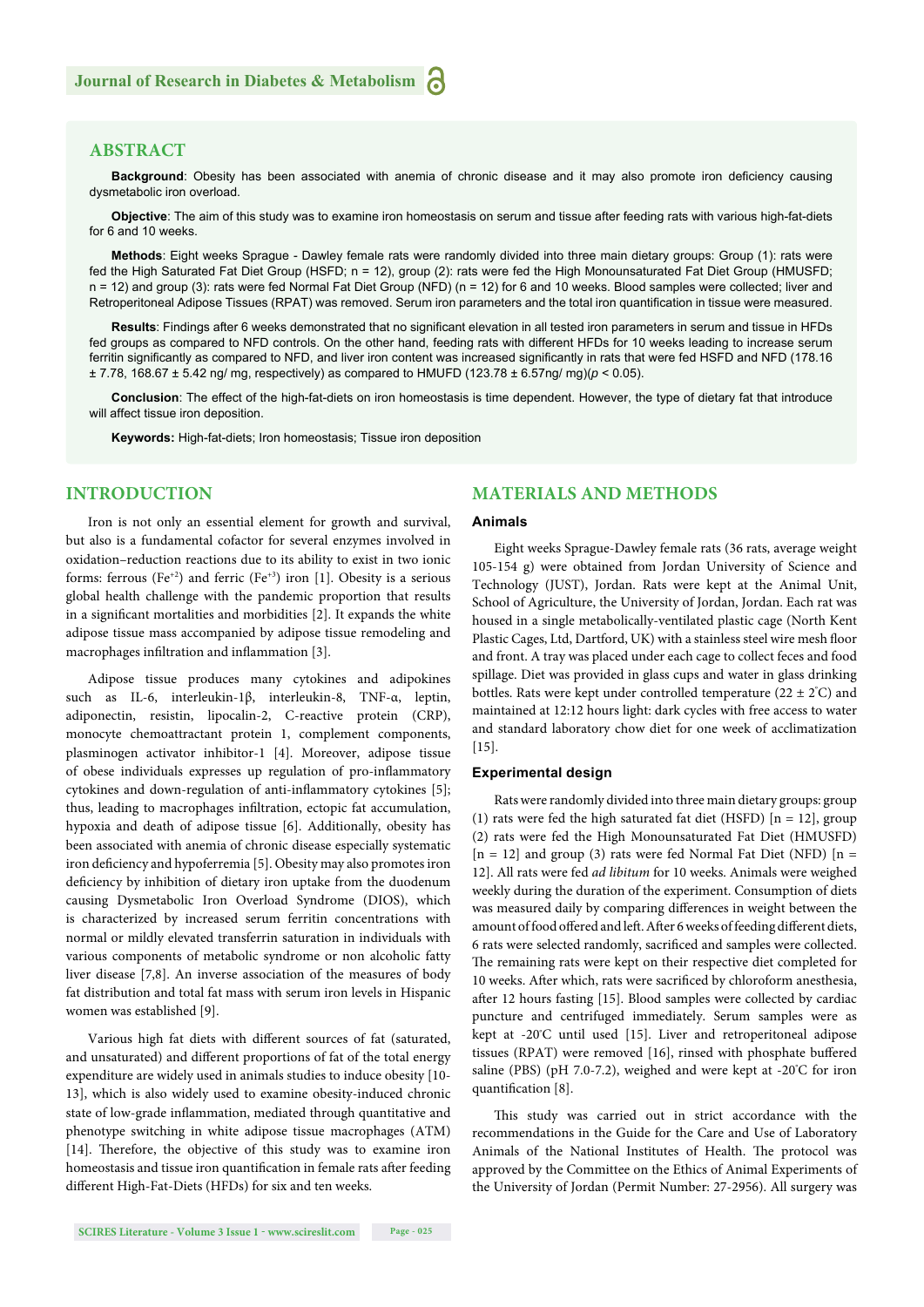performed under chloroform anesthesia, and all efforts were made to minimize suffering.

## **Preparation of diets and diets formulation**

A standard American Institute of Nutrition (AIN) diet was used [17]. The modified formulation of AIN-93M diet that replaces casein with egg white solids (AIN-93M-EGG) as a protein source was used [17]. Furthermore, higher amount of tert-butylhydroquinone (TBHQ) was added to high fat diet (HFD) due to their high fat contents and their increased susceptibility to oxidation (2 mg for each 10 g fat) [18]. The estimated minimal nutrient composition for Normal Fat Diet (NFD) group was 14.7% protein (egg white), 75.8% carbohydrates (cornstarch and sucrose) and 9.45% fat (soybean oil); for high monounsaturated fat diet (HMUFD) was 14.7% protein (egg white), 45% fat (35.6% olive oil with 9.4% of fat soybean oil), 40.5% carbohydrates (sucrose and cornstarch) and for High Saturated Fat Diet (HSFD) was 14.7% protein (egg white), 45% fat (35.6% butter milk fat, non-hydrogenated) with 9.4% of fat soybean oil), 40.5% carbohydrates (sucrose and cornstarch) [10]. Total calories for all diets were 3.81 kcal/ g.

# **BIOCHEMICAL ANALYSIS**

# **Serum iron parameters and tissue iron content**

Serum ferritin was examined by using commercially available ELISA kit according to manufacturer's instructions (ab157732 -Ferritin (FTL) Rat ELISA Kit, Abcam, Cambridge, MA, UK). Serum iron and TIBC were determined by quantitative calorimetric analysis using the commercial kit (Interchim kit (No. FT715, av. JF Kennedy, Montlucon, France). Unsaturated iron binding capacity (UIBC) was calculated as follow: UIBC= 500 (the total iron added-excess iron), while TIBC (μg/ dL) = Serum iron (μg/ dL) + UIBC (μg/ dL). For total iron quantification in liver and RPAT, colorimetric iron assay kit (ab83366, Abcam, Cambridge, MA, UK) was used, the absorbance was read at 593 nm and the concentrations were calculated in ng/ml tissue according to the manufacture procedures.

### **Statistical analysis**

Statistical analysis was performed using (SPSS for Windows, Rel. 22.0, 2013, and Chicago: SPSS Inc). Mean differences were examined using one-way Analysis Of Variance (ANOVA) followed by Duncan's post-hoc test for mean separation. Data presented as mean ± SEM and differences between means were considered significant at *p*-value  $< 0.05$ .

# **RESULTS**

Table 1 shows no significant changes in all tested iron parameters between all groups during the first six weeks of the treatment  $(p >$ 0.05). Similarly, Liver Iron Content (LIC) and retroperitoneal adipose tissue iron content RPATIC were not significantly different between all groups of the treatment ( $p > 0.05$ ) as shown in table 3.

Table 2 shows a significant increase in serum ferritin of rats that were fed HFDs as compared to NFD fed group after 10 weeks of the treatment ( $p > 0.05$ ). Moreover, LIC in rats that were fed NFD and HSFD increased significantly as compared to rats that were fed HMUFD (*p* > 0.05) (Table 3).

# **DISCUSSION**

Accumulating evidence suggested that HFDs could affect iron homeostasis negatively, leading to tissue iron accumulation and serum **Table 1:** The effect of feeding the high-fat-diets for 6 weeks on serum iron parameters.

|                                     |                               |                               | Variables <sup>A</sup> Ferritin (ng/ ml) SI (µmol/ L) TIBC (µmol/ ml) UIBC (µg/ dl) |                             |
|-------------------------------------|-------------------------------|-------------------------------|-------------------------------------------------------------------------------------|-----------------------------|
| <b>NFD</b> ( $n = 6$ ) <sup>B</sup> | $47.90 \pm 2.33$ <sup>a</sup> | $ 41.33 \pm 3.96^{\circ} $    | $50.50 \pm 1.55^{\circ}$                                                            | 101.26 ± 20.61 <sup>a</sup> |
| HSFD (n<br>$= 6$                    | $53.57 \pm 2.86^{\circ}$      | $41.70 \pm 2.63$ <sup>a</sup> | $51.75 \pm 2.19^a$                                                                  | 85.60 ± 18.63 <sup>a</sup>  |
| HUFD (n<br>$= 6$                    | $51.25 \pm 4.74$ <sup>a</sup> | $33.10 \pm 4.71$ <sup>a</sup> | $58.92 \pm 2.19^a$                                                                  | 105.20 ± 25.87 <sup>a</sup> |

A: Data are presented as mean  $\pm$  SEM, and are significant at  $p < 0.05$ . Means within the same column with different superscript letters are significantly different. B: NFD: the normal fat diet; HSFD: the high saturated fat diet; HMUFD: the high monounsaturated fat diet; SI: serum iron; TIBC: total iron binding capacity; UIBC: unsaturated iron binding capacity.

**Table 2:** The effect of feeding the high-fat-diets for 10 weeks on serum iron parameters.

|                  |                    |                               | Variables <sup>A</sup> Ferritin (ng/ ml) SI (µmol/ L) TIBC (µmol/ ml) UIBC (µg/ dl) |                             |
|------------------|--------------------|-------------------------------|-------------------------------------------------------------------------------------|-----------------------------|
| $NFD (n = 6)^8$  | $51.47 \pm 3.01^a$ | $46.85 \pm 2.41$ <sup>a</sup> | $59.88 \pm 2.74$ <sup>a</sup>                                                       | $129.84 \pm 21.6^a$         |
| HSFD (n<br>$= 6$ | $77.60 \pm 4.14^b$ | $46.85 \pm 2.05^{\circ}$      | $56.38 \pm 1.74$ <sup>a</sup>                                                       | $133.68 \pm 9.08^{\circ}$   |
| HUFD (n<br>$= 6$ | $68.81 \pm 1.6^b$  | $42.86 \pm 5.51$ <sup>a</sup> | $58.52 \pm 1.72$ <sup>a</sup>                                                       | 103.06 ± 31.39 <sup>a</sup> |

A: Data are presented as mean  $\pm$  SEM, and are significant at  $p < 0.05$ . Means within the same column with different superscript letters are significantly different B: NFD: The Normal Fat Diet: HSFD: The High Saturated Fat Diet: HMUFD: The High Monounsaturated Fat Diet; SI: Serum Iron; TIBC: Total Iron Binding Capacity; UIBC: Unsaturated Iron Binding Capacity.

**Table 3:** The effect of feeding the high-fat-diets for 6 and 10 weeks on tissue iron parameters.

| Period of<br><b>Treatment</b> | 6 weeks                           |                                           | 10 weeks                       |                              |  |  |
|-------------------------------|-----------------------------------|-------------------------------------------|--------------------------------|------------------------------|--|--|
| Variables <sup>A</sup>        |                                   | LIC (ng/ mg) RPATIC (ng/ mg) LIC (ng/ mg) |                                | <b>RPATIC (ng/</b><br>$mq$ ) |  |  |
| <b>NFD</b> $(n = 6)^{B}$      | $182.95 \pm$<br>8.39 <sup>a</sup> | $9.99 \pm 1.00^{\circ}$                   | $168.67 \pm 5.42$ <sup>b</sup> | $7.56 \pm 0.94$ <sup>a</sup> |  |  |
| HSFD $(n = 6)$                | $165.05 \pm$<br>$15.05^{\circ}$   | $7.24 \pm 0.72$ <sup>a</sup>              | $178.16 \pm 7.78$ <sup>b</sup> | $6.61 \pm 0.89^{\circ}$      |  |  |
| $HUPD(n = 6)$                 | $185.01 \pm$<br>$10.25^{\circ}$   | $9.33 \pm 1.04^a$                         | $123.78 \pm 6.57$ <sup>a</sup> | $8.47 \pm 0.92$ <sup>a</sup> |  |  |

A: Data are presented as mean  $\pm$  SEM, and are significant at  $p < 0.05$ . Means within the same column with different superscript letters are significantly different.

B: NFD: The Normal Fat Diet; HSFD: The High Saturated Fat Diet; HMUFD: The High Monounsaturated Fat Diet; LIC: Liver Iron Content; RPATIC: Retroperitoneal Adipose Tissue Iron Content

iron deficiency [19,20]; hence, the main objective of this study was to investigate serum iron parameters and tissue iron accumulation after feeding rats with different HFDs for 6 and 10 weeks.

Unlike the findings of Bowering and colleagues [19] who indicated that animals that were fed HFDs for different periods of time has been proved to be affect iron homeostasis, the findings of the current study demonstrated that no significant effect of feeding the HFDs on iron homeostasis or tissue iron deposition after 6 weeks, but the ferritin and LIC were affected significantly after 10 weeks of the treatment. However, the relationship between HFD and hepatic iron remains controversial. While Bowering, et al. [19] reported that hepatic iron concentration was increased in rats fed high fat diet rich in lard for two weeks, Boesch-Saadatmandi and colleagues [21] found that hepatic iron concentration was increased after consumption of the high fat diet rich in tallow for 4 weeks when zinc concentration was low; whereas the findings of the current study showed no significant effect in rats that were fed different types of HFDs and NFD on hepatic iron content after 6 weeks. In addition,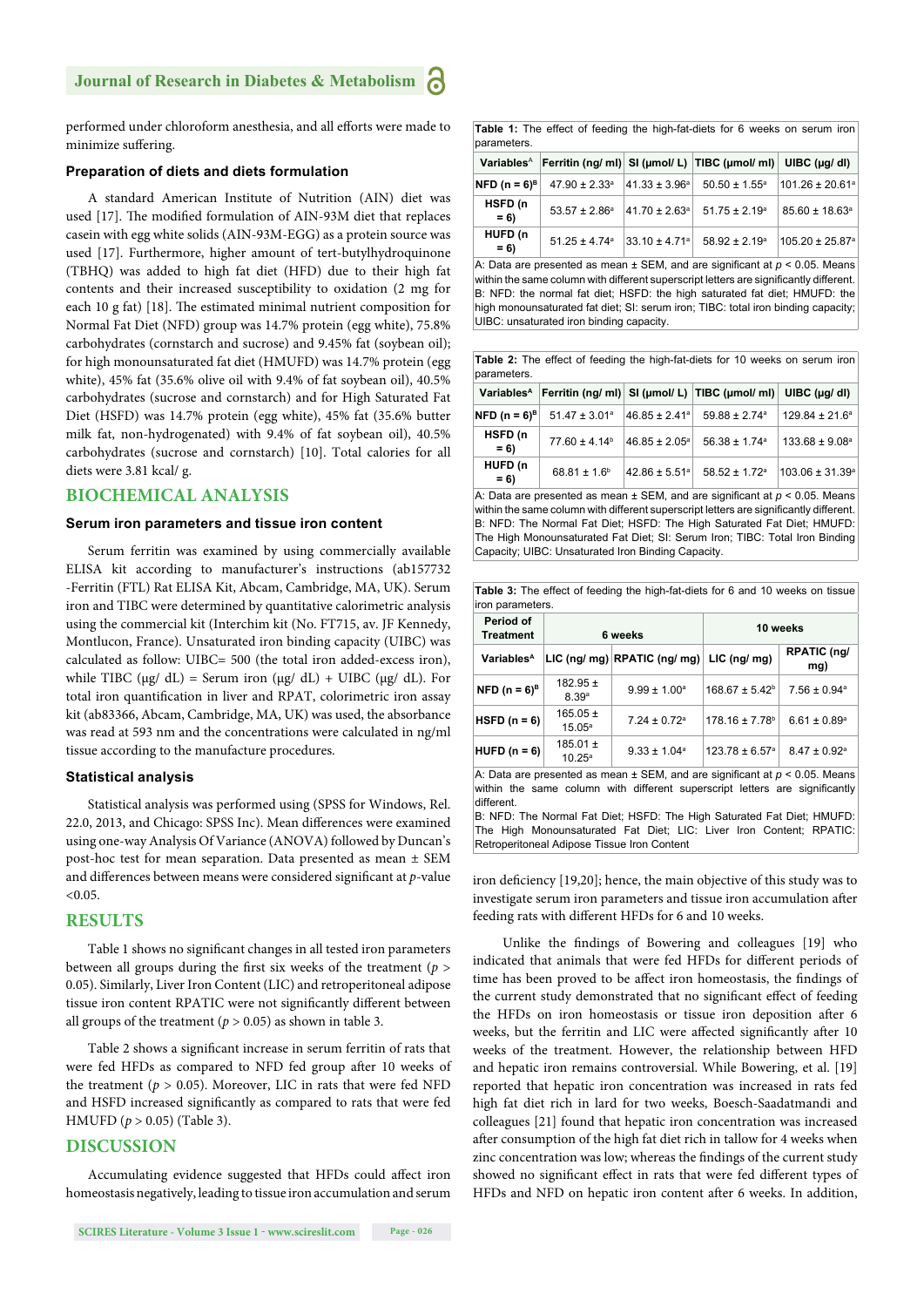# **Journal of Research in Diabetes & Metabolism**

HFDs lead to a systemic iron deficiency in mice by increasing mRNA expression of duodenal iron transporters, and reducing duodenal iron absorption without affecting liver and adipose tissue or serum hepcidin concentrations [20]. Sonnweber, et al. [20] suggested that HFD resulted in iron deficiency due to the consequence of diminished intestinal iron uptake independent of hepcidin and not due to the intake of energy-dense nutrient food or due to higher sequestration in the endothelial cells.

In the current study, the first 6 weeks were not enough to determine the long term effect of the HFD on tissue iron accumulation and iron deposition. However, 10 weeks of feeding different diets resulted in a clear effect on serum ferritin and liver iron deposition. To demonstrate the long term effect of the HFD on iron distribution in the body, Yamano, et al. [22] demonstrated that mice fed the HFD for 18-20 weeks showed increased levels of hemoglobin and serum ferritin, accompanied by iron accumulation in the spleen, without affecting iron content in the heart and liver. Additionally, the long term effects of HFDs on rats were discussed by Dongiovanni and colleagues [23] for 12 weeks; the results showed that hepatic iron accumulation was increased significantly in rats that were fed HFD as compared to rats that were fed regular diet. Moreover, liver iron deposition was paralleled to ferritin levels, consistently with up-regulation of hepcidin, the major iron uptake protein Transferrin Receptor-1 (TfR-1), and the intracellular iron sensor iron regulated protein-1 (IRP1) [23]. Furthermore, Meli and colleagues [24] evidenced an increased time-dependent activity of Iron Regulatory Protein 1 (IRP1) in a liver of HFD fed animals for 8 weeks, associated with the increase in Transferrin Receptor-1 (TfR1) expression and down regulation of Ferritin and Ferroportin (FPN-1) with hepcidin increase [24]. According to our study, liver iron content in rats that were fed HMUFD [rich in olive oil] was not affected as compared to NFD and HSFD after 10 weeks, this sees valid to suggest that type of introducing fat could play a significant impact on tissue iron accumulation, which cannot be ignored and needs more investigation.

The relationship between HFDs, hepatic and serum iron concentrations, and the period of time affecting iron homeostasis remains controversial [20-21] and requires further investigations in this area. Based on the findings of the current study, it sees valid to suggest that introducing saturated or unsaturated HFDs for 6 weeks was not enough to underlie the long term effect of the HFD on tissue iron accumulation and iron deposition.

In conclusion, although HFDs did not affect iron homeostasis and tissue iron deposition in female rats after consumption for short period of time, also, the effect of high-fat-diets on iron homeostasis is time dependent.

# **ACKNOWLEDGMENTS**

Authors would like to acknowledge The University of Jordan for funding this study (Deanship of Academic Research, recommendation no. 29/2015-2016). We also would like to thank Hamdi Mango Center for Scientific Research for facilitating their laboratories to undertake the analysis.

# **Author's contributions**

Buthaina Alkhatib: Designing the research study, conducting the experiment, analyzing data and writing the manuscript.

Hayder Al-Domi: Designing the research study, conducting experiment and language revision.

Basha'er Abu Irmaileh: Data analysis and preparing reagents.

# **REFERENCES**

- 1. Ganz T. Systemic iron homeostasis. Physio Rev. 2013; 93: 1721- 41. https://goo.gl/UrsSJo
- 2. Lecomte V, Kaakoush NO, Maloney CA, Raipuria M, Huinao KD, Mitchell HM, et al. Changes in gut microbiota in rats fed a high fat diet correlate with obesity-associated metabolic parameters. PloS one. 2015; 10: 0126931. https://goo.gl/bRo1gh
- 3. Suganami T, Ogawa Y. Adipose tissue macrophages: their role in adipose tissue remodeling. J Leuko Biolog. 2010; 88: 33–9. https://goo.gl/PSgjds
- 4. Arslan N, Erdur B, Aydin A. Hormones and cytokines in childhood obesity. Indian Pediatrics. 2010; 47: 829-839. https://goo.gl/7H3cVn
- 5. Suganami T, Tanaka M, Ogawa Y. Adipose tissue inflammation and ectopic lipid accumulation. Endocrine J. 2012; 59: 849-57. https://goo.gl/MvqpK1
- 6. Albakri A, Al-Domi H, Majdalani K, Nawaiseh H. Adipose tissue remolding and its effect on insulin sensitivity in obese individuals: a critical review. Jordan J Agril Sci. 2014; 10: 215-224.
- 7. Datz C, Felder TK, Niederseer D, Aigner E. Iron homeostasis in the metabolic syndrome. Eur J Clin Inves. 2013; 43: 215-224. https://goo.gl/SrMVr5
- 8. Dongiovanni P, Ruscica M, Rametta R, Recalcati S, Steffani L, Gatti S, et al. Dietary iron overload induces visceral adipose tissue insulin resistance. The American J Pathology. 2013; 182: 2254–2263. https://goo.gl/HGV7s4
- 9. Chambers EC, Heshka S, Gallagher D, Wang J, Pi-Sunyer FX, Pierson RN, et al. Serum iron and body fat distribution in a multiethnic cohort of adults living in New York City. J The Amer Diet Assoc. 2006; 106: 680-684. https://goo.gl/3A9GPW
- 10. Mahmud I, Al-Domi H. Reversal of obesity and metabolic disorders by exercise in high-fat diet-induced obese c57bl/ 6 mice. Jordan J Agri Sci. 2014; 10: 426-442.
- 11. Buhman KK, Wang LC, Tang Y, Swietlicki EA, Kennedy S, Xie Y, et al. Inhibition of hedgehog signaling protects adult mice from diet-induced weight gain. J Nutr. 2004; 134: 2979–84. https://goo.gl/c9qLic
- 12. Karpovets TP, Konopelnyuk, VV, Galenova TI, Savchuk AN, Ostapchenko LI. High-calorie diet as a factor of pre-diabetes development in rats. Bull Exper Bio and Med. 2014; 156: 139-145.
- 13. Wong CK, Botta A, Pither J, Dai C, Gibson WT, Ghosh S. A high-fat diet rich in corn oil reduces spontaneous locomotor activity and induces insulin resistance in mice. J Nutr Biochem. 2015; 26: 319-26. https://goo.gl/avhrfu
- 14. Lumeng CN, Bodzin JL, Saltiel AR. Obesity induces a phenotypic switch in adipose tissue macrophage polarization. J Clin Inves. 2007; 117: 175-184. https://goo.gl/7sMqgk
- 15. Citelli M, Fonte-Faria T, Nascimento-Silva V, Renovato-Martins M, Silva R, Luna A, et al. Obesity promotes alterations in iron recycling. Nutrients. 2015; 7: 335-348. https://goo.gl/6gu2P8
- 16. Estrany ME, Proenza AM, Gianotti M, Llado I. High-fat diet feeding induces sex-dependent changes in inflammatory and insulin sensitivity profiles of rat adipose tissue. Cell Biochem Fun. 2013; 31: 504-510. https://goo.gl/dddEj3
- 17. Reeves PG, Nielsen FH, George C, Fahey JR. AIN-93 Purified diets for laboratory rodents: final report of the American institute of nutrition ad hoc writing committee on the reformulation of the AIN-76A rodent diet. J Nut. 1993; 123: 1939-1951. https://goo.gl/12YDUp
- 18. Jacob P, de Meneses T, Yamada M, Borges M, Pantaleao L, Borelli P, et al. Isocaloric intake of a high-fat diet promotes insulin resistance and inflammation in Wistar rats. Cell Biochem Func J. 2013: 31: 244-53. https://goo.gl/HjMH7x
- 19. Bowering J, Masch GA, Lewis AR. Enhancement of iron absorption in iron depleted rats by increasing dietary fat. J Nut. 1977; 107: 1687-93. https://goo.gl/PV7Rif
- 20. Sonnweber T, Ress C, Nairz M, Theurl I, Schroll A, Murphy AT, et al. High-fat diet causes iron deficiency via hepcidin-independent reduction of duodenal iron absorption. J Nut Biochem. 2012; 23: 1600-1608. https://goo.gl/Bf79MZ